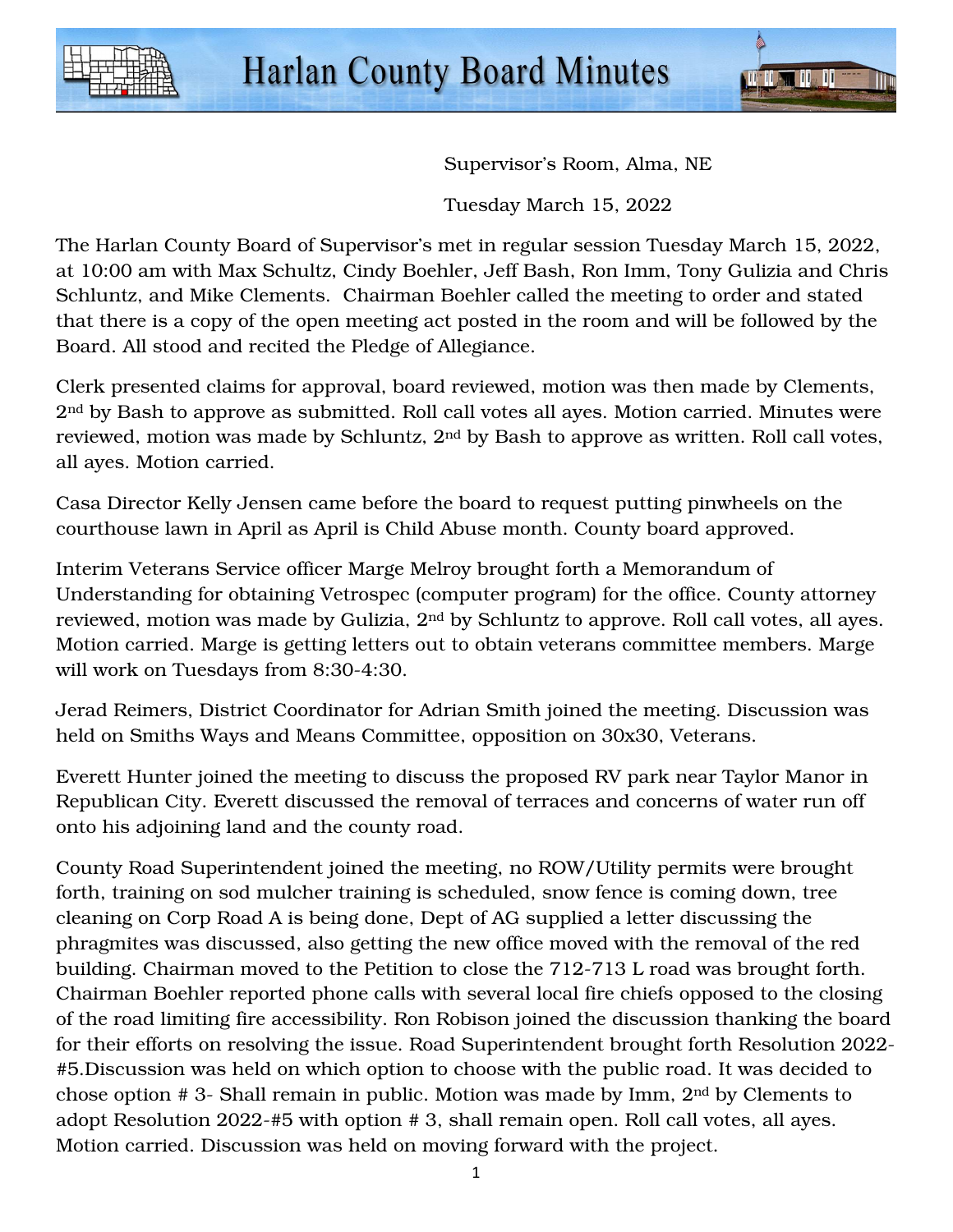

**All II Al II** II

Chairman requested a motion to amend the agenda as to approve the child support contract. Motion was made by Clements, 2nd by Bash to amend the agenda , adding County Attorney-Child Support Contract 2021-2022. Roll call votes, all ayes, motion carried. Board reviewed the contract, motion was made by Gulizia, 2nd by Imm to approve, roll call votes, all ayes. Motion carried.

Harlan County Treasurer brought forth the Pledged Security report and delinquent tax list for 2020.

Discussion on recruiting/advertising for Child Support enforcement was discussed.

Joint Resolution 2022-#6 adoption of the new personnel manual was brought forth. Motion was made by Clements, 2nd by Gulizia to adopt. Roll call votes, all ayes. Motion carried.

 At 12:20 pm, Chairman called for a motion to adjourn; Bash so moved 2nd by Schultz. Roll call votes, all ayes. Motion carried. April meetings are the  $5<sup>th @</sup> 1:00<sup>pm</sup> and 19<sup>th @</sup>$ 10:00am.

Attest

Janet Dietz, County Clerk Cindy Boehler, Chairman

(Seal) (harlancounty.ne.gov)

## Claims

## General Fund

Clerk of the District Court, fees, \$110.00; Dewald Deaver, P.C.., L.L.O, ct. appt. attorney fees, \$452.00; Government Forms & Supplies, supplies, \$257.22; Graham Tire Company, \$582.08; Harlan County Court, fees, \$67.00; Harlan County Health System, meals/laundry, \$559.50;Harlan County Journal, ads, \$340.51; Hometown Leasing, copier, \$424.08;Mid-American Benefits, admin fees, \$301.50; Nebraska State Fire Marshall, boiler inspection, \$72.00; Pitney Bowes, supplies, \$118.98; Platte Valley Communications, repairs, \$829.49; Darcie Porter, cell phone, \$45.00; Quadient Finance USA, INC, postage,